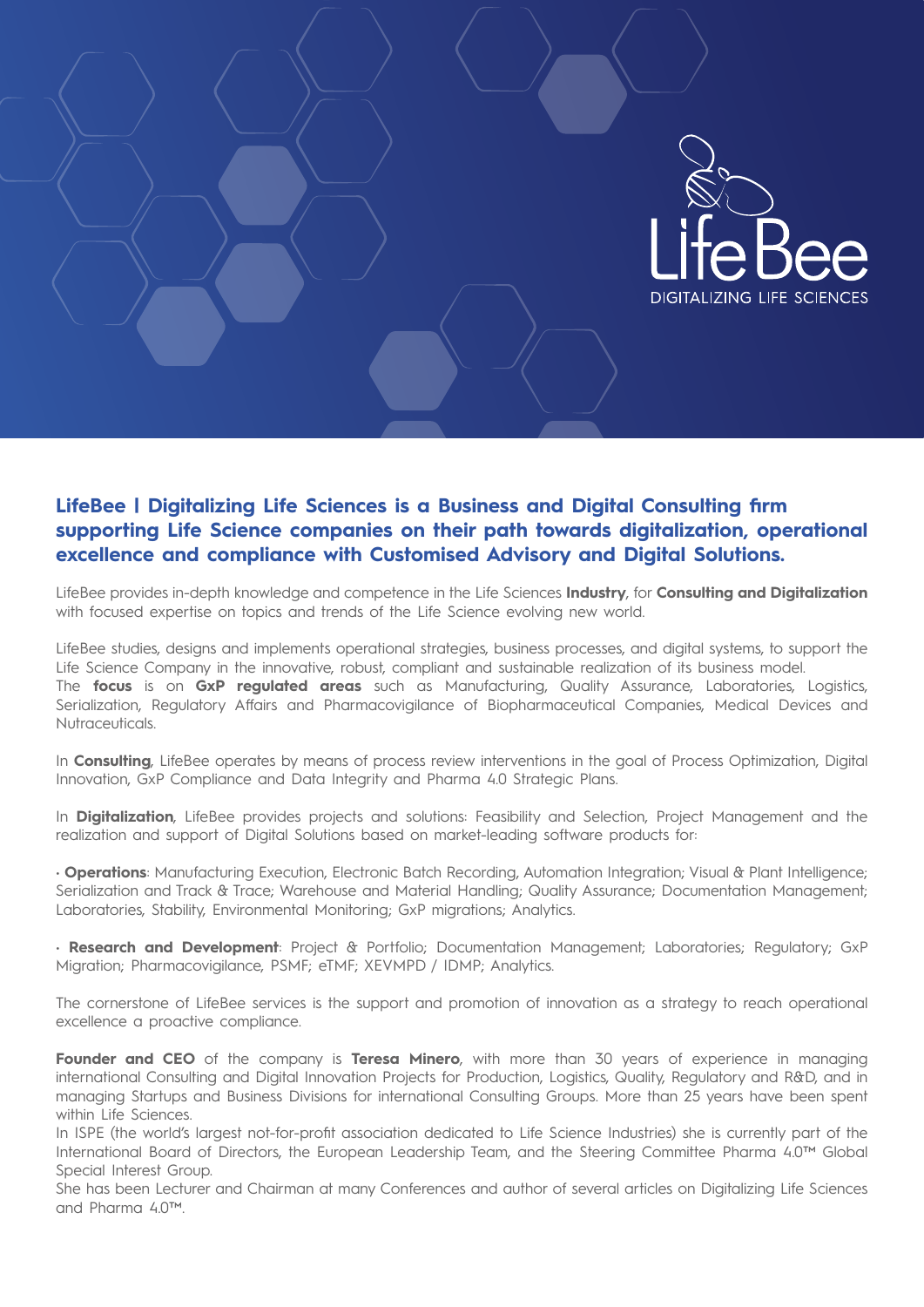## **LifeBee, constantly growing since 2004**

With **18 years** of operation, headquarter in **Italy** and a branch in **Switzerland**, LifeBee is staffed with over **50 professionals**, with **700+** successful **projects** completed with more than **70** Italian and international **clients**, exclusively within the Life Sciences.

LifeBee is the partner of prominent global Digital Solution players in the Life Science industry.

LifeBee's annual turnover has been constantly increasing in the last years, with about 7.6 million euro in 2020 and a **5-Y-CAGR** of **20%**.

### **An awarded company**

Over the years, LifeBee has been awarded for the value of its work and the uniqueness of its Proposition; only recently it has received recognition as "Top Laboratory Automation Solution Provider in Europe for 2021" recognised by Pharma Tech Outlook, And Teresa Minero has been awarded as one of the TOP 25 Healthcare Technology CEOs for Europe in 2021, by The Healthcare Technology Report. Finally, the award us "Most Innovative Digital Solutions Providers for Life Sciences 2021" recognised by AI acquisition international

LifeBee is the only Italian consulting firm mentioned consecutively in 2018 and 2019 by **Gartner** as a **"Representative Vendor for Service and Integration – Serialization"**.

## **Quotes from our Clients**

"We have been working with LifeBee for the last several years and we consider LifeBee as a competent and totally reliable partner. We engaged them in both feasibility studies and digital projects, such as the delivery of the Project Management solution for several company areas, the system implementation for production operational management and performance measurement, the advisory to GxP validation activities, the company serialization project. In every activity carried out together, LifeBee has demonstrated competence, organizational ability, precision in documentation, continuity and presence also in the post-project support."

*Global Demand Manager – Multinational Chemical & Pharmaceutical Group*

"LifeBee has demonstrated expertise, methodology and proactivity in their collaboration with us in areas such as paperless, documentation, laboratory, pharmacovigilance, quality assurance and maintenance management. This is why we consider LifeBee as a reliable partner for our Group for consulting studies, project management and delivery of digital solutions in our operational areas."

#### *CIO – Multinational Chemical & Pharmaceutical Group*

"LifeBee's competencies are the most valuable when it comes to envision an effective approach to support regulated processes with proper technology. Their experience is solid in regulatory, pharmacovigilance, manufacturing, and specific sub-areas like laboratory and serialization. Their knowledge of the solutions and their experience in the implementation paths drives digital projects to be successful and cost efficient. Furthermore, they deliver valuable support to the implementation activities, and help the organization across the change management process." *CIO – Multinational Chemical & Pharmaceutical Group*

"Our collaboration with LifeBee is a long lasting one. Our relationship has always been characterized by highest professionalism and honesty. LifeBee has covered the role of the Consultant and System Integrator for our MES (Manufacturing Execution System) Solution. In all the project phases we have always counted on LifeBee's reliability and competence."

#### *Plant IT Manager – Multinational Chemical & Pharmaceutical Group*

"Through the years, LifeBee Team has been working for us in preliminary and feasibility studies and projects, proving their competence and totally reliability in conceptual studies as well as in digital delivery projects, mainly in the area of Labs, Quality Assurance and Serialization. Each activity has been addressed with competence, organisational capabilities, accuracy and continuity."

*Head of Information Technology - Nutraceutical & Pharma Multinational Group*